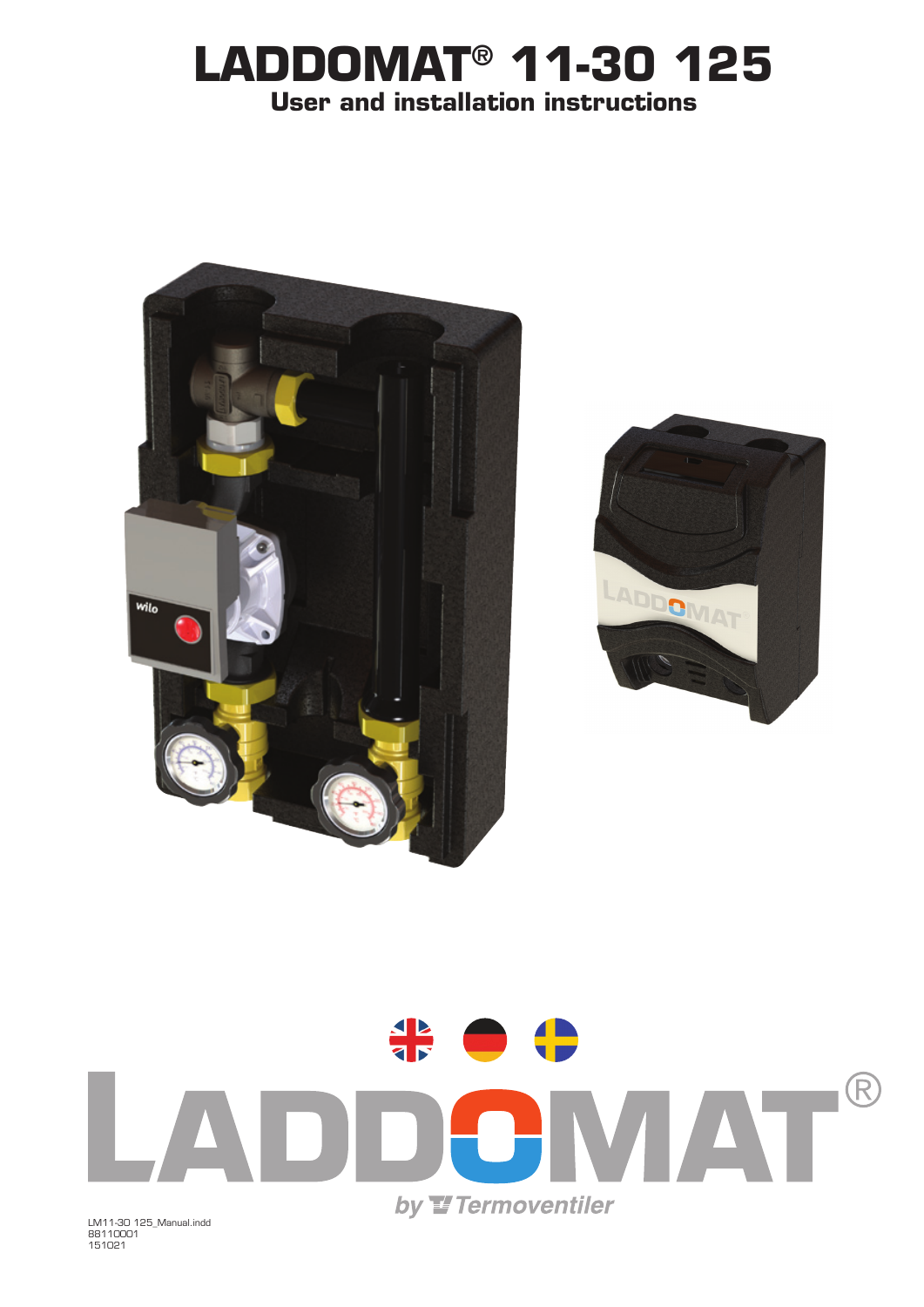

#### **Termoventiler AB**

Nolhagavägen 12 SE-523 93 Marbäck Tel. +46 (0) 321 - 261 80 Fax. +46 (0) 321 - 261 89 info@termoventiler.se www.laddomat.eu

#### **Affiliated company/Branch**

#### **TV Termoventiler GmbH**

Chemnitzer Straße 71 DE-09212 Limbach-Oberfrohna Tel. +49 (0) 3722 - 505 700 Fax. +49 (0) 3722 - 505 702 info@termoventiler.de www.laddomat.de

EC – Declaration of conformity: Laddomat 11-30 125, as delivered, is CE-certified according to relevant provisions.



All high efficiency pumps applies to European directive for energy related products. ErP 2009/125/EC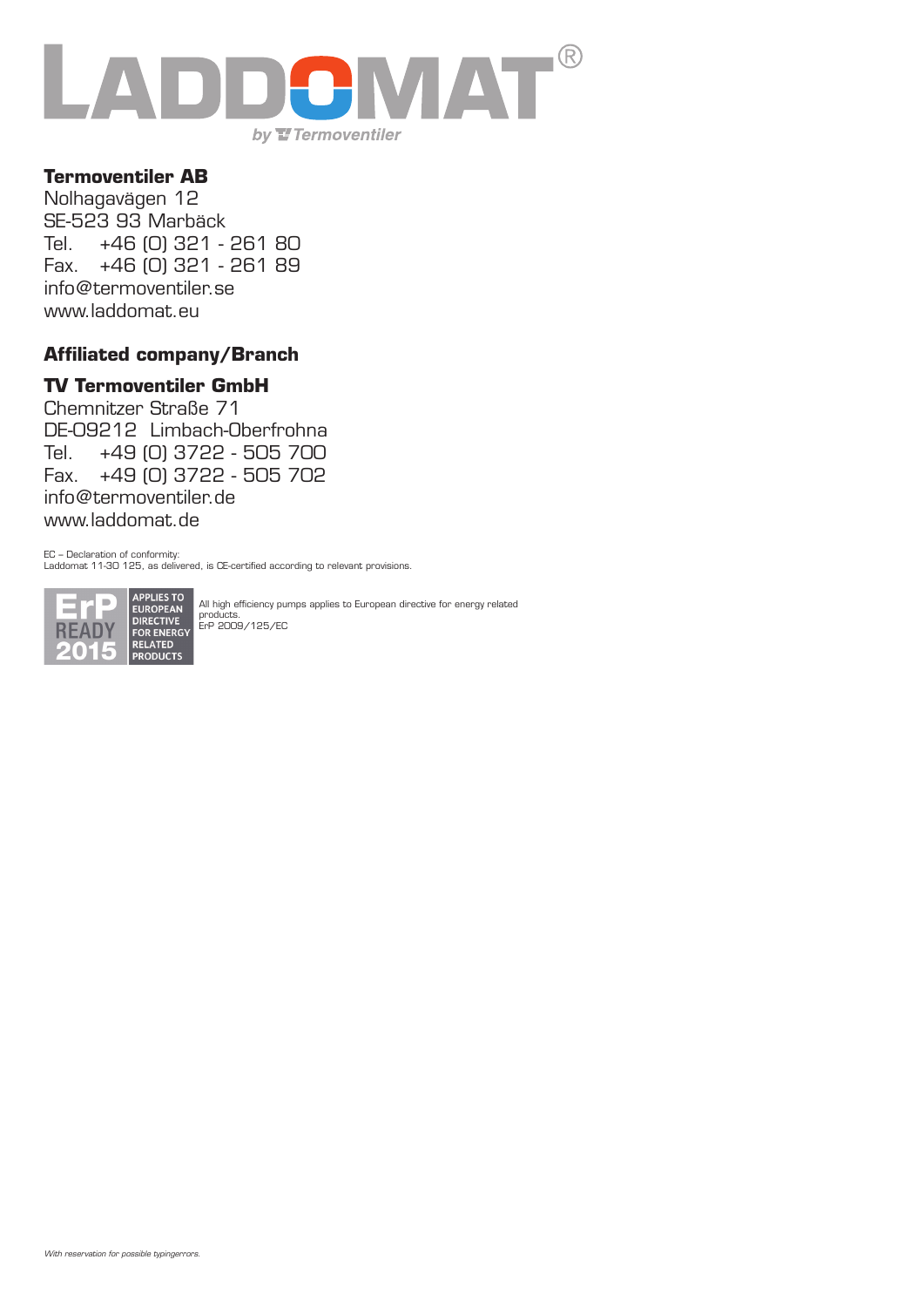# **LADDOMAT® 11-30 125**



## *Technical data*

| Thermostat cartridge: | 45°, 53°, 57°, 63°, 66°,<br>72°, 78°, 83° or 87°C |  |
|-----------------------|---------------------------------------------------|--|
| Pump:                 | 6 m ErP, 180 mm                                   |  |
| Connection:           | 2 x R25                                           |  |
| Max. boiler output:   | 35 kW                                             |  |
| Kys-value:            | $3.4 \text{ m}^3/h$                               |  |
| Pressure class:       | PN 6                                              |  |
| Max. temp:            | $Max +100^{\circ}C$<br>$+5^{\circ}$ C<br>Min      |  |

## **Function / Funktion / Funktion**

## *Thermal layering*

Thanks to its design and control features, the Laddomat 11-30 means optimal thermal layering in accumulator tanks, with a low and even charging flow. This layering system is beneficial as it increases storage capacity.

NOTE if no accumulator tank is used, the use of a hydraulic neutralizer is benefical. See Accessories on Page 6.

### *Temperaturschichtung*

Dank der Bauweise und der Reguliereigenschaften des Laddomat 11-30, bekommt der Pufferspeicher, durch eine sehr gleichmäßige und niedrige Durchflussgeschwindigkeit des Wassers, eine optimale Temperaturschichtung. Diese Schichtung ist von Vorteil, da die Speicherkapazität des Puffers erhöht wird.

HINWEIS: Wenn kein Pufferspeicher verwendet wird, ist die Verwendung eines hydraulischen Weiche vorteilhaft. Siehe Zubehör, Seite 6.

## *Temperaturskiktning*

Tack vare konstruktion och reglerkarakteristik hos Laddomat 11-30, får man optimal temperaturskiktning i ackumulatortanken, eftersom laddningsflödet är jämnt och lågt. Denna skiktning är fördelaktig. Dels ökar tankens ackumuleringskapacitet och dels ökar varmvattenkomforten.

OBS om ingen ackumulatortank finns är det fördelaktigt använda en hydraulisk utjämnare. Se Tillbehör på sida 6.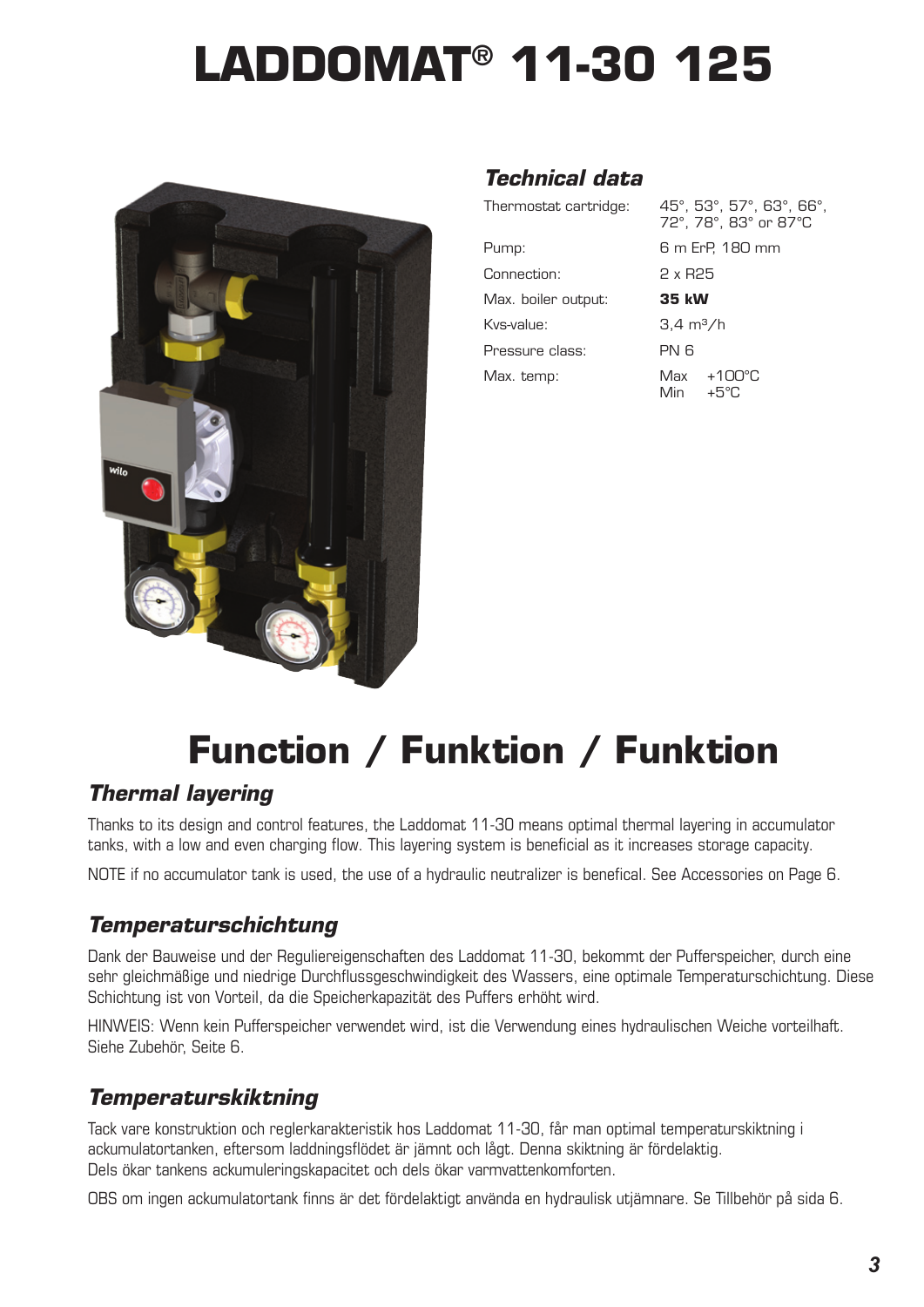

#### *Start up phase*

Laddomat 11-30 enables the boiler to attain working temperature in a very short space of time. This improves boiler efficiency.

During the start up phase, the water is only circulating internally in the boiler

#### *Aufheizphase*

Laddomat 11-30 sorgt dafür, dass der Kessel sehr schnell die Betriebs-temperatur erreicht. Dies steigert die Effi zienz des Kessels.Während des Aufheizens zirkuliert das Wasser nur intern im Kessel.

#### *Uppstart*

Laddomat 11-30 gör att pannan snabbt kommer upp i arbetstemperatur, vilket ökar pannans verkningsgrad.

I uppstartsläget cirkulerar vattnet bara runt i pannan.



#### *Operating phase*

Laddomat charges the accumulator tank by means of a slow flow of hot water to obtain optimal thermal layering.

During operating phase, Laddomat will mix hot water from the boiler with colder water from the accumulator tank.

#### *Betriebsphase*

Laddomat 11-30 lädt den Pufferspeicher langsam mit heißem Wasser, sodass eine optimale Wärme-schichtung entsteht.

Während des Betriebs wird dabei etwas von dem kälteren Wasser vom Pufferspeicher mit heißem Wasser vom Kessel gemischt.

#### *Drift*

När pannan kommit upp i arbetstemperatur och cirkulationen kommit igång blandar Laddomat 11-30 hetvattnet från panntoppen med kallare vatten från tankbotten.

Laddningen sker med lågt flöde för optimal skiktning.



#### *Final phase*

The accumulator tank becomes fully charged and all flow from the boiler goes directly to the accumulator tank.

#### *Endphase*

Der Pufferspeicher wird komplett gefüllt. Dabei wird die gesamte Wärme vom Kessel direkt in den Pufferspeicher geleitet.

#### *Slutfas*

I slutfasen laddas tanken full genom att hetvatten-porten stängs helt, varvid allt kylvatten tas från tankbotten.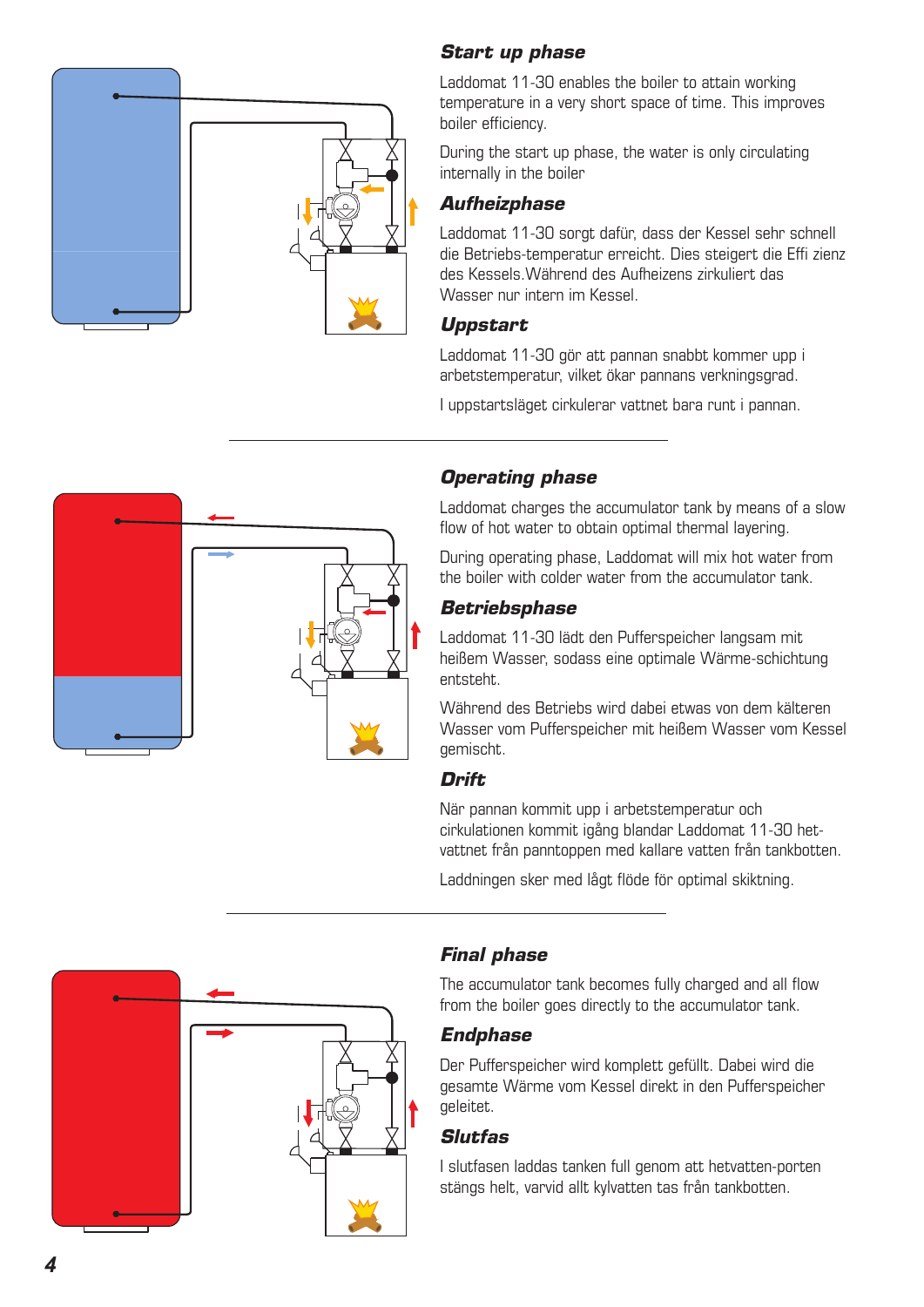#### *Connection*



Shut off valves are to facilitate servicing.

The installation position does not affect the function of Laddomat 11-30 125, but the lines must be connected to the correct port on the valve.

#### *Einbau*

Die Kugelhähne (KH) sind montiert, um die Wartung zu erleichtern.

Laddomat 11-30 125 kann in jeder Lage eingebaut werden. Es muss lediglich darauf geachtet werden, dass jeder Anschluss an die korrekte Leitung angeschlossen wird.

#### *Inkoppling*

Avstängningsventiler används för att underlätta ev. service.

Laddomat 11-30 125 kan vändas, men ledningarna måste anslutas till rätt port.

*Connection example without accumulator tank Anschlussbeispiel ohne Pufferspeicher Inkopplingsexempel utan tank*

#### *Starting the pump*

The pump can be started by a flue thermostat (a water thermostat can be connected in parallell as safety) or with only a water thermostat. See Accessories on page 6.

On, for example, pellet burners the pump can be started and stopped at the same time as the burner.

#### *Pumpenschaltung*

Die Pumpe kann durch einen Rauchkanalthermostat gestartet werden (ein Wasserthermostat kann in parallell als Sicherheit angeschlossen werden) oder nur mit einem Wasserthermostat. Siehe Zubehör, Seite 6.

Bei z.B. Pelletsbrennern, -öfen kann die Pumpe mit der Brennerschaltung geschaltet werden.

#### *Start av pump*

Pumpen kan kopplas så att den startar antingen med rökrörstermostat (en vattentermostat kan kopplas parallellt som säkerhet), eller med vattentermostat när pannan kommit upp i arbetstemperatur. Se Tillbehör på sida 6.

Vid t.ex. Pelletseldning kan man koppla så pumpen går samtidigt som brännaren går.

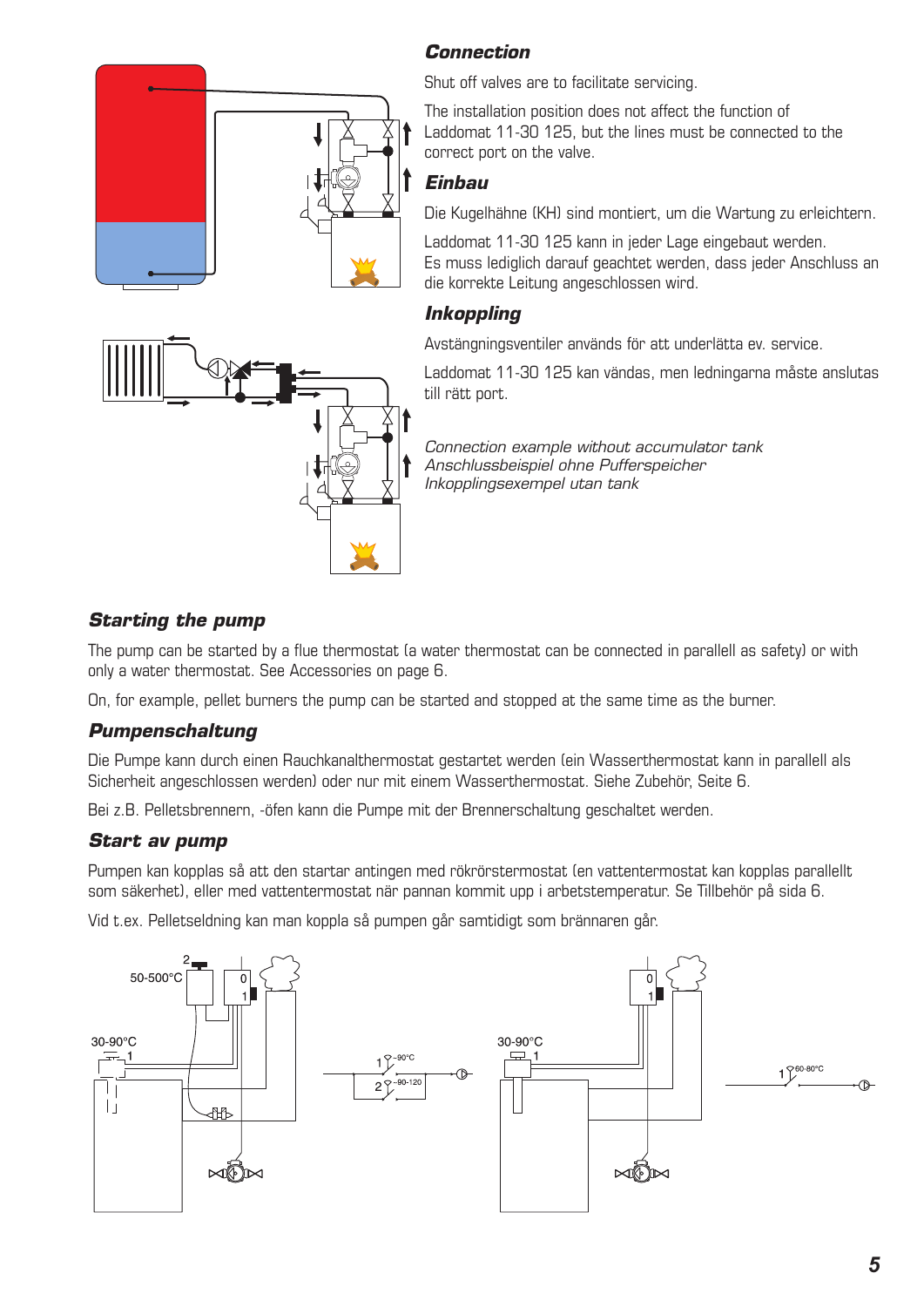





**Wall bracket for Termoventiler 4H-Series** *– See separate instruction* **Wandbefestigung für Termoventiler 4H-Serie** *– Siehe separate Anleitung* **Väggfäste för Termoventiler 4H-Serien** *– Se separat instruktion*

#### *Service*

To replace the thermostat cartridge, see image.



## *Spare parts*

| Pos.           | Art. No. | <b>Description</b>                               |
|----------------|----------|--------------------------------------------------|
| 1              | 211100XX | Laddomat 11-30, XX°C, incl. PF                   |
| P              | 110007   | Gasket kit for Laddomat 11-30 125                |
| 3              | 146016   | Pump Wilo Yonos Para 6, 180 mm                   |
| 4a             | 141021   | Ball valve R40-R25                               |
| 4 <sub>b</sub> | 141020   | Ball valve R40-R25,<br>with built-in check valve |
| 5а             | 383005   | Thermometer RED, for ball valve                  |
| 5b             | 383006   | Thermometer BLUE, for ball valve                 |

### *Accessories*

**Hydraulic neutralizer** – For systems without natural neutralizer, i.e. without accumulator tank

**Check valve** – Prevents self-circulation

**Thermostat cartridge** – Art. No. 11 00 XX  $(XX = C)$ **Flue thermostat, 50-300°C** – Art. No. 13 10 01 **Flue thermostat, 50-500°C** – Art. No. 13 10 19 **Immersed thermostat, 30-90°C** – Art. No. 13 10 02 **Contact thermostat, 30-90°C** – Art. No. 13 10 03 **Capillary tube thermostat, 30-90°C** – Art. No. 13 10 04 **Connection kit, R25-R25** – Art. No. 18 94 00 01

## *Zubehör*

**Hydraulische Weiche** – Für Direkte Heizsysteme, z. B. ohne Pufferspeicher **Rückschlagventil** – Zur Vermeidung der Selbstzirkulation **Thermoelemente** – Art. Nr. 11 00 XX  $(XX = C)$ **Rauchkanalthermostat, 50-300°C** – Art. Nr. 13 10 01 **Rauchkanalthermostat, 50-500°C** – Art. Nr. 13 10 19 **Tacuhrohrthermostat, 30-90°C** – Art. Nr. 13 10 02 **Anlegerohrthermostat, 30-90°C** – Art. Nr. 13 10 03 **Kapillarrohrthermostat, 30-90°C** – Art. Nr. 13 10 04

**Anschlusssatz, R25-R25** – Art. Nr. 18 94 00 01

## *Tillbehör*

**Hydraulisk utjämnare** – För system utan naturlig utjämnare, t.ex. utan ackumulatortank **Backventil** – Hindrar självcirkulation **Termostatpatron** – Art. Nr. 11 00 XX  $(XX = C)$ **Rökrörstermostat, 50-300°C** – Art. Nr. 13 10 01 **Rökrörstermostat, 50-500°C** – Art. Nr. 13 10 19 **Dykrörstermostat, 30-90°C** – Art. Nr. 13 10 02 **Anliggningstermostat, 30-90°C** – Art. Nr. 13 10 03 **Kapillärrörstermostat, 30-90°C** – Art. Nr. 13 10 04 **Anslutningssats, R25-R25** – Art. Nr. 18 94 00 01